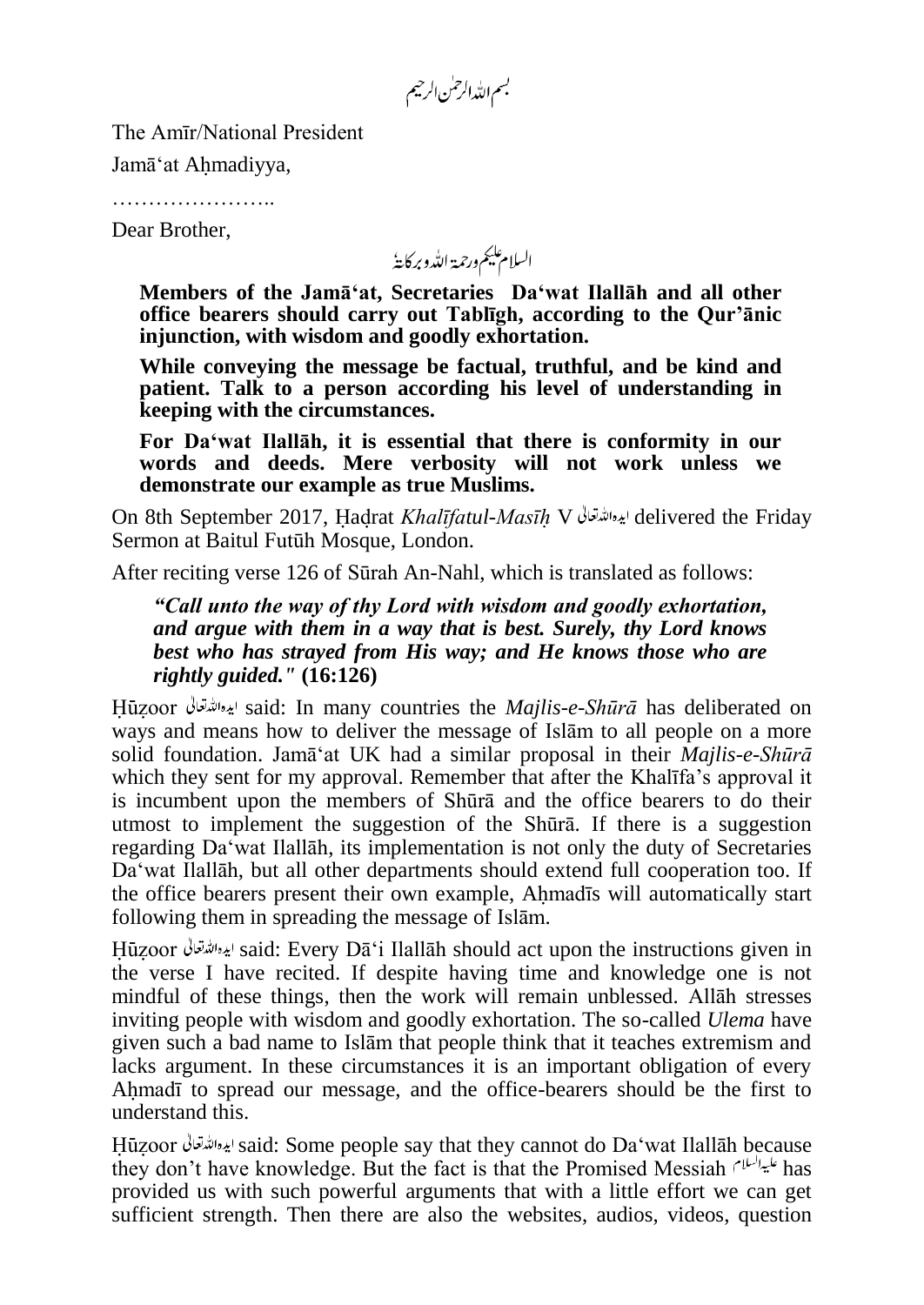and answer sessions and pamphlets. It is necessary to increase our knowledge and to know where to find the answers or relevant material. People of different religions and atheists have to be addressed according to their thinking.

Huzoor said: It is important to prove our point with strong arguments. And it is the task of the Da'wat Ilallāh department to collect and provide the members with such arguments. It is also important not to make objections that might in turn be levelled against us. With proper training and knowledge, such an occasion will not arise. In fact, it is more to do with other religions. For instance, the objections people raise against the Promised Messiah  $f^{\mu\nu}$  could also apply to other Prophets. The Da'wat Ilallāh department should collect such objections and make them available. The Promised Messiah diminself refuted such arguments and turned them against the opponents.

Huzoor said: Wisdom also means kindness and compassion. Anger has a negative effect. If we speak kindly to someone who speaks angrily, this alone removes many of the objections. Wisdom also means that we should invite people with the teachings and arguments provided in the Holy Qur'ān, this will have a positive impact.

Huzoor said: We should talk to others according to their level of understanding and always speak truthfully and factually. We should not concoct things in order to impress other people. It is also important to talk in accordance with the circumstances. If you fear agitating someone then avoid those kinds of arguments and use those that will bring them closer to you. Sometimes people say something that has a positive impact, but then they keep pushing and end up alienating the other person.

Huzoor said: It is also important to work with perseverance and to increase our contacts. We should also work consistently and not rest content with the ten-day Da'wat Ilallah programs.

Hūzoor ايده الله تعالى said: There are many asylum seekers here who have free time; they should present themselves for Da'wat Ilallāh. If language is a barrier, they can use media and literature. It is quite possible that by the blessing of Da'wat Ilallāh they might succeed in their cases.

Huzoor said: Today we have to tell the world openly that they are becoming a target of Divine wrath and that they should turn to Him. Our duty is to obey Allāh's commandments regarding Da'wat Ilallāh and to persevere in this path. It is up to Allāh to produce the results. At another place Allāh says that you cannot guide anyone, but it is your duty to convey the message. God alone knows who will find guidance and who will not. We have to fulfil our responsibility so that people cannot say that they did not receive the message of Islām. It is Allāh's promise that He and His Messengers shall prevail. *Inshallah* the time will come when we shall be in the majority.

The Promised Messiah  $s^{1/4}$ says: "God Almighty knows that I have never forsaken kindness and tenderness when replying, apart from a few times where there were extremely foul and mischievous writings from the enemy and I adopted a firm approach to some extent." Huzoor ايده الله تعالى said: In such a situation, it is necessary to reply with wisdom and to stop the mischief. The Promised Messiah  $\frac{d}{dx}$  never adopted the ways of the opponents and always resorted to arguments and the law to stop mischief.